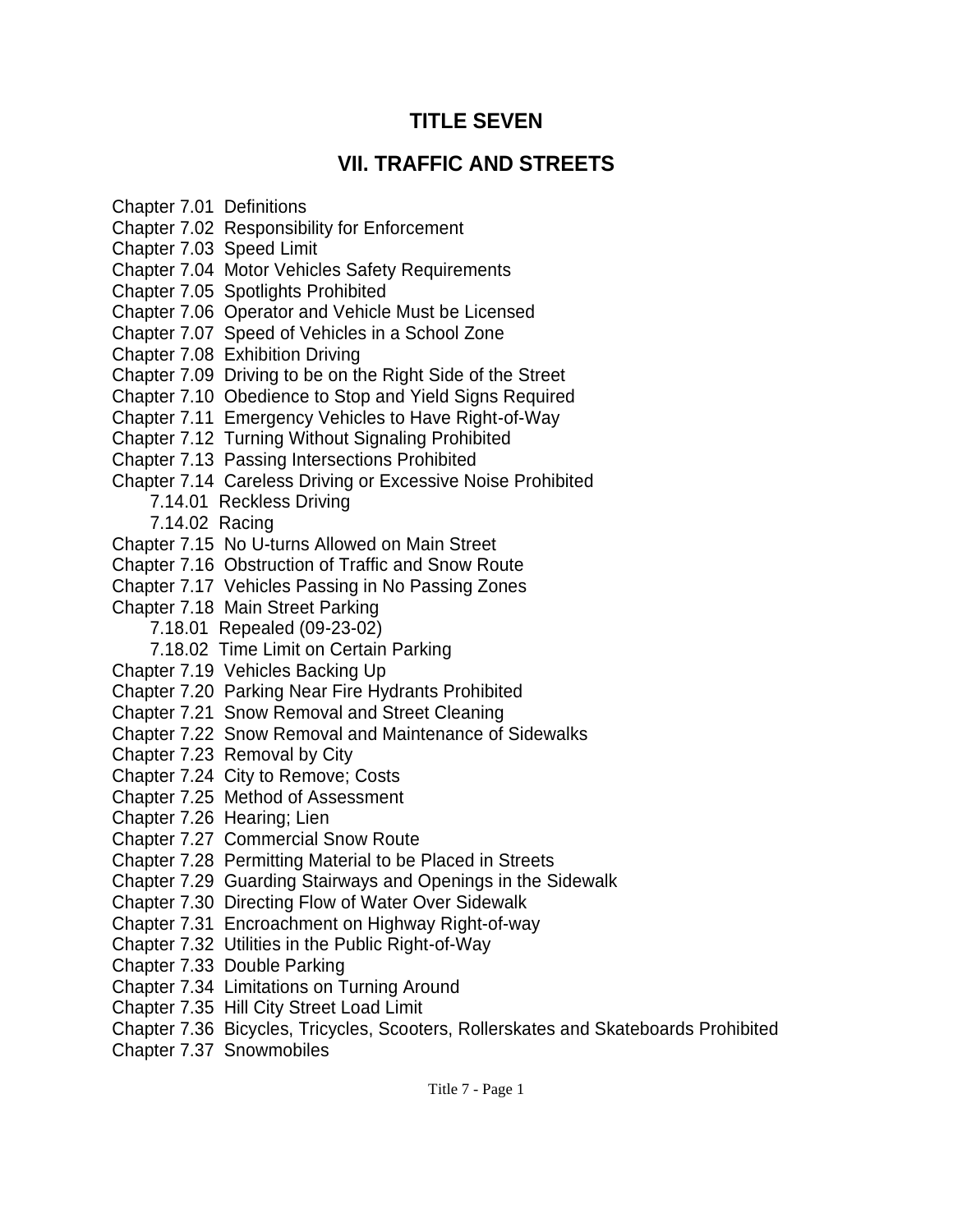- 7.37.01 Terms Defined
- 7.37.02 Valid Driver's License Required
- 7.37.03 Equipment Required
- 7.37.04 Towing Devices
- 7.37.05 Unlawful Operation of Snowmobiles
- 7.37.06 Exceptions
- Chapter 7.38 Muffler and Exhaust Systems
- Chapter 7.39 Penalty

## **CHAPTER 7.01 DEFINITIONS**

**7.01.00 Motor Vehicle** - includes automobiles, motor trucks, motorcycles, house trailers, trailer coaches, cabin trailers and like vehicles propelled by power other than muscle power as provided in Title 32, SDCL.

> **Emergency Vehicle** - Fire trucks, or engines or care used by the Fire Chief or agent thereof, police or patrol wagons or ambulances while performing services they are to render and while using a siren or horn that is audible and identifiable as coming from an emergency vehicle and have lighted colored lights displayed.

> **Operator** - person who is in direct control of a motor vehicle, the person behind the wheel.

> **Owner** - one who holds equitable title to a motor vehicle or who has rented a motor vehicle for exclusive use for a period of more than thirty days.

> **Street** - Every way or place of whatever nature open to the public, as a matter of right, within the boundaries of HillCity for purposes of vehicular travel including alleys and roadways in public parks but excluding roadways on grounds owned by private persons, or institutions of higher learning.

> > SDCL 31-1,32-3-1

## **CHAPTER 7.02 RESPONSIBILITY FOR ENFORCEMENT**

**7.02.00** It shall be the responsibility of the law enforcement officers assigned under the law enforcement contract with Pennington County to enforce the provisions of this title relating to traffic and vehicular control.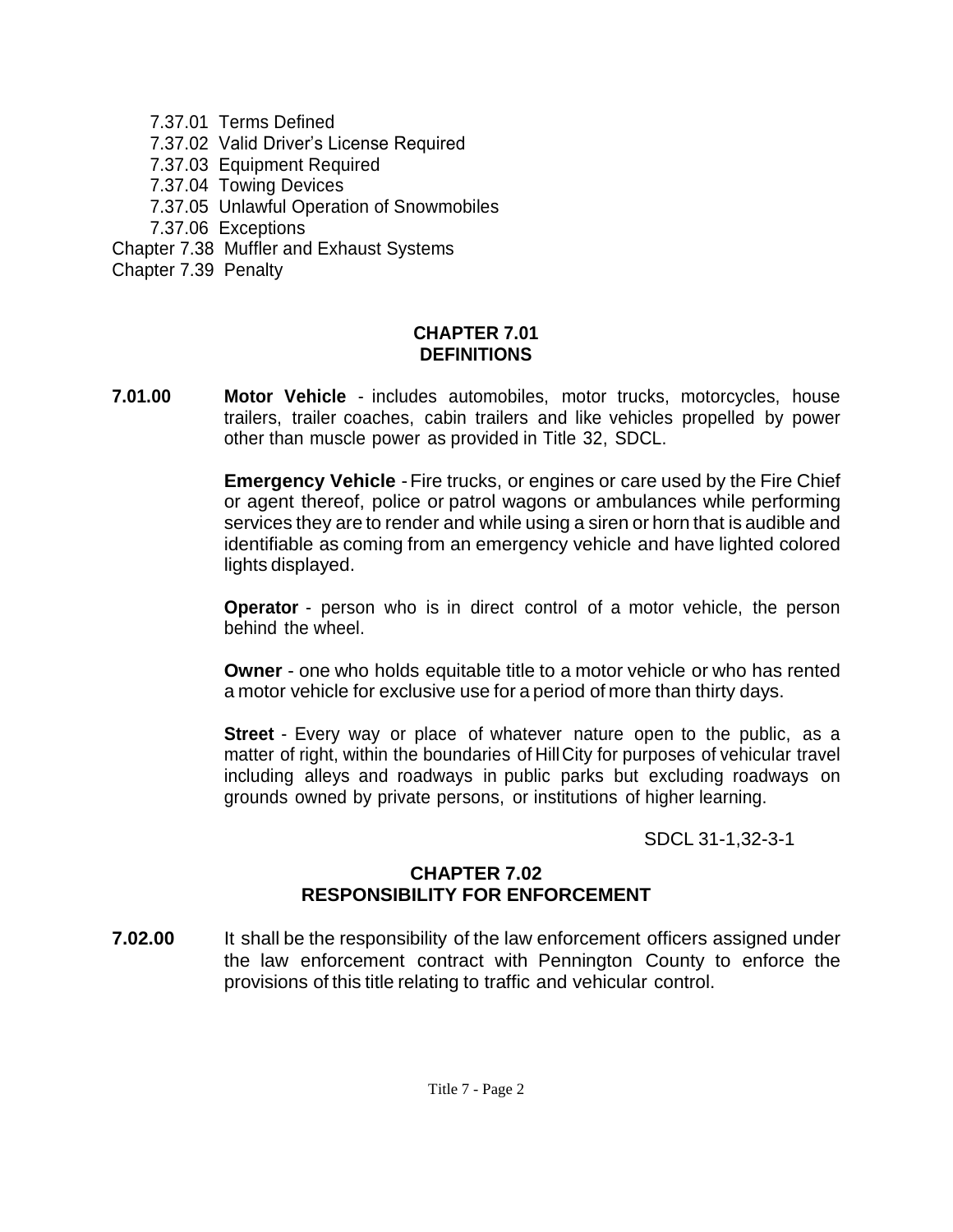### **CHAPTER 7.03 SPEED LIMIT**

**7.03.00** No motor vehicle shall be stopped or left within fifteen (15) feet of a fire hydrant or in such a position to obstruct a crossing, unless to allow another vehicle or pedestrian to cross its path and no vehilce shall be allowed to stand withing fifteen 915) feet of any street intersection within Hill City except emergency vehicles.

#### **CHAPTER 7.04 MOTOR VEHICLES SAFETY REQUIREMENTS**

**7.04.00** Every motor vehicle operated in the Town of Hill City shall comply with state motor vehicle regulations of brakes, horns, headlights, and mufflers.

#### **CHAPTER 7.05 SPOTLIGHTS PROHIBITED**

**7.05.00** Spotlights shall not be used anywhere within the limits of Hill City except a spotlight may be used by police and fire in the course of their duty or on special occasions for amusement when permission is given by City law enforcement.

#### **CHAPTER 7.06 OPERATOR AND VEHICLE MUST BE LICENSED**

**7.06.00** No person shall drive any motor vehicle upon a highway or street in this city unless such person holds a license which legally entitles said person to use the highways of the State of South Dakota.

#### **CHAPTER 7.07 SPEED OF VEHICLES IN A SCHOOL ZONE**

- **7.07.00** No person shall drive a vehicle upon a street, alley or public place immediately adjacent to school property in the City of Hill City at a speed exceeding fifteen (15) miles per hour
	- A. While children are present, or as established and signed by the City of Hill City or its law enforcement officers.
	- B. When passing a school during school recess or while children are going to or leaving school during opening or closing hours.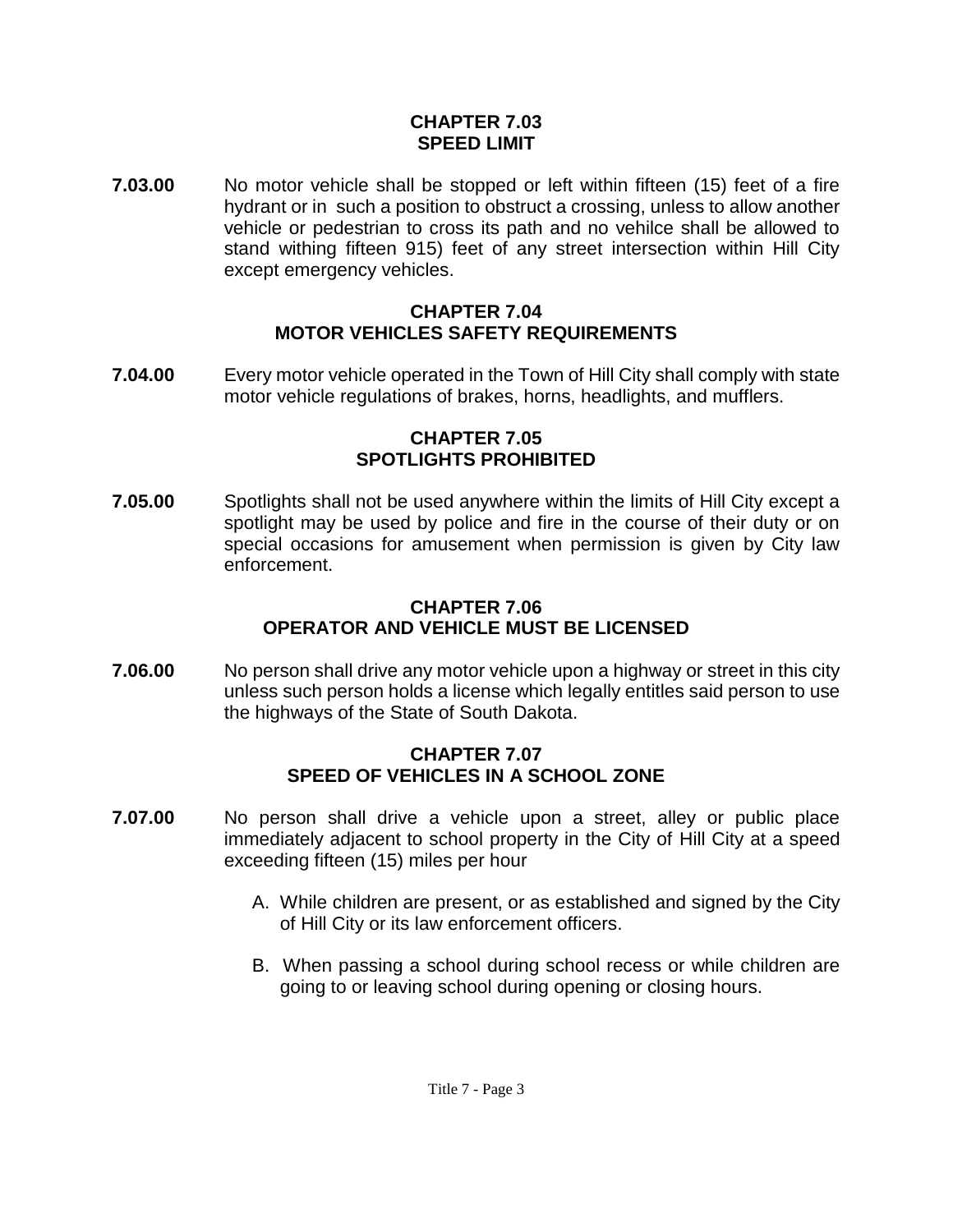#### **CHAPTER 7.08 EXHIBITION DRIVING**

**7.08.00** It shall be unlawful for any person who drives a vehicle on any of the public streets, alleys or public grounds in the City of Hill City in such a manner that creates or causes unnecessary engine noise, or tire squeal, skid or slide upon acceleration or stopping, or that causes the vehicle to unnecessarily turn abruptly or sway.

#### **CHAPTER 7.09 DRIVING TO BE ON THE RIGHT SIDE OF THE STREET**

**7.09.00** All operators of motor vehicles shall be responsible for driving their vehicles on the right side of the center of the street except while legally passing another vehicle going in the same direction or when ordered to do so by the City law enforcement officers in an emergency situation.

HC Ord 39

### **CHAPTER 7.10 OBEDIENCE TO STOP AND YIELD SIGNS REQUIRED**

**7.10.00** It shall be unlawful to pass into an intersection the entrance to which has a stop sign or an intersection entering on Main Street without first coming to a complete stop and making sure passage into the intersection will be safe.

> It shall be unlawful to pass into an intersection the entrance to which has a yield sign without making sure the intersection is safe for passage and letting pass all motor vehicles and bicycles which have the right-of-way which are passing on the through street.

HC Ord 39

## **CHAPTER 7.11 EMERGENCY VEHICLES TO HAVE RIGHT-OF-WAY**

**7.11.00** All emergency vehicles which while in active service and notifying the traffic of the same shall have the right-of-way on any street in Hill City.

> On hearing or seeing the approach of an emergency vehicle all other vehicles shall draw up as closely as possible to the right hand curb and remain at a standstill until the emergency vehicle or vehicles shall have passed and the motor vehicles shall at no time follow such emergency vehicle within three hundred (300) feet while the same is responding to an alarm.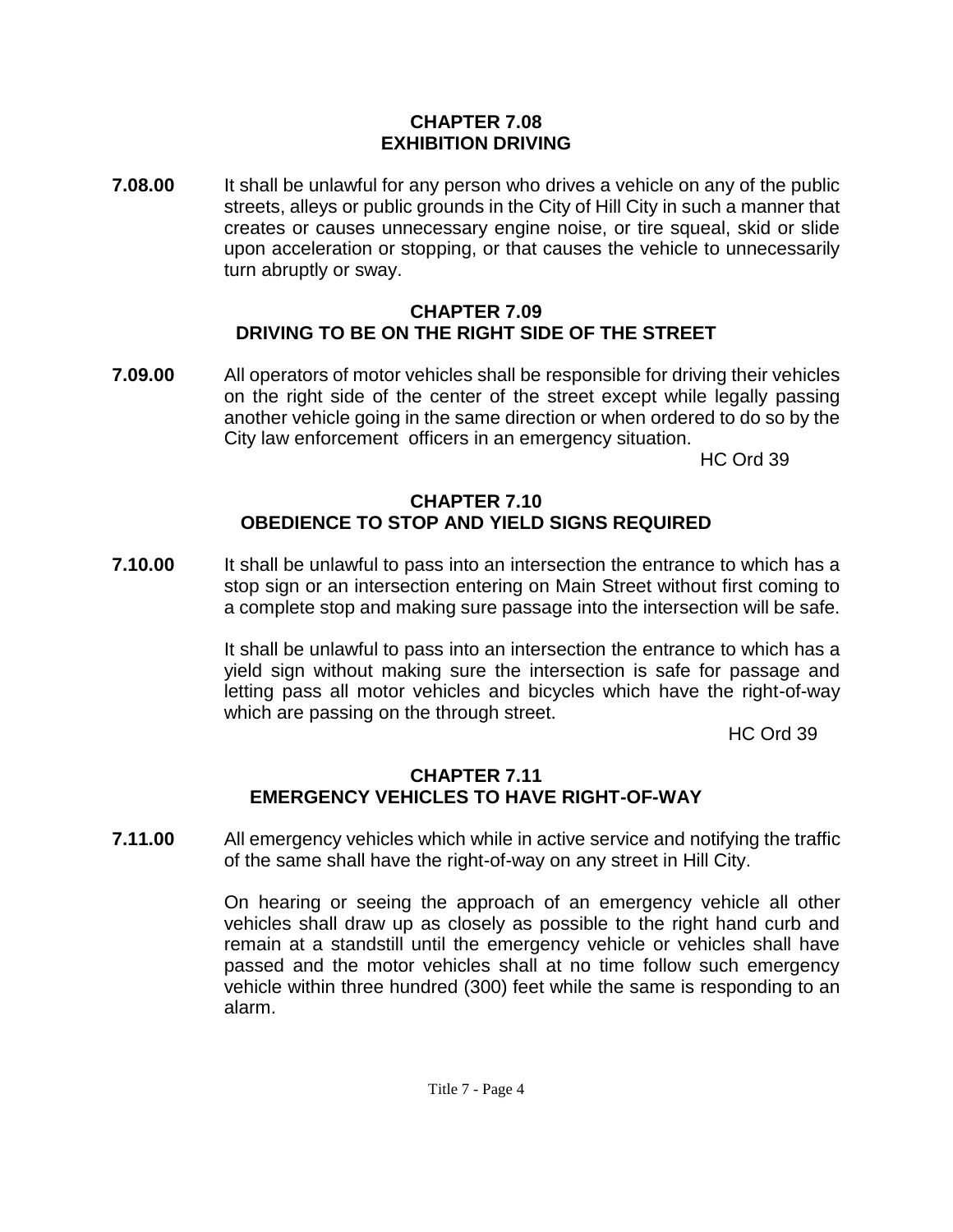An emergency vehicle may park or stand anywhere and may proceed through stop signs or red lights without regard to other regulations while performing their duties.

HC Ord 39

#### **CHAPTER 7.12 TURNING WITHOUT SIGNALING PROHIBITED**

**7.12.00** It shall be unlawful for the operator of a motor vehicle to turn from one street into another without signaling the intent to do so by the appropriate hand signal or mechanical device of the motor vehicle.

SDCL 32-26-18.1

## **CHAPTER 7.13 PASSING INTERSECTIONS PROHIBITED**

**7.13.00** It shall be unlawful for the operator of any motor vehicle overtaking another vehicle going in the same direction to pass or attempting to pass the same at any intersection.

HC Ord 39

#### **CHAPTER 7.14 CARELESS DRIVING OR EXCESSIVE NOISE PROHIBITED**

**7.14.00** It shall be unlawful for the operator of a motor vehicle to engage in a race with any other vehicle or driver thereof, or to drive recklessly or in a careless manner, or cause excessive noise while operating a vehicle on any street in Hill City.

HC Ord 39

## **7.14.01 RECKLESS DRVING**

Any person who drives any vehicle upon any street, alley, or public grounds in the City of Hill City carelessly and heedlessly in disregard of the rights or safety of others, or without due caution and circumspection and at a speed or in a manner so as to endanger or be likely to endanger any person or property, is guilty of reckless driving.

## **7.14.02 RACING**

No person shall drive any vehicle in any race on any street, alley or public grounds in the City of Hill City, speed competition or contest, drag race or acceleration contest, test of physical endurance, exhibition of speed or acceleration, or for the purpose of making a speed record, and no person shall in any manner participate in any such race, competition, contest, test, or exhibition.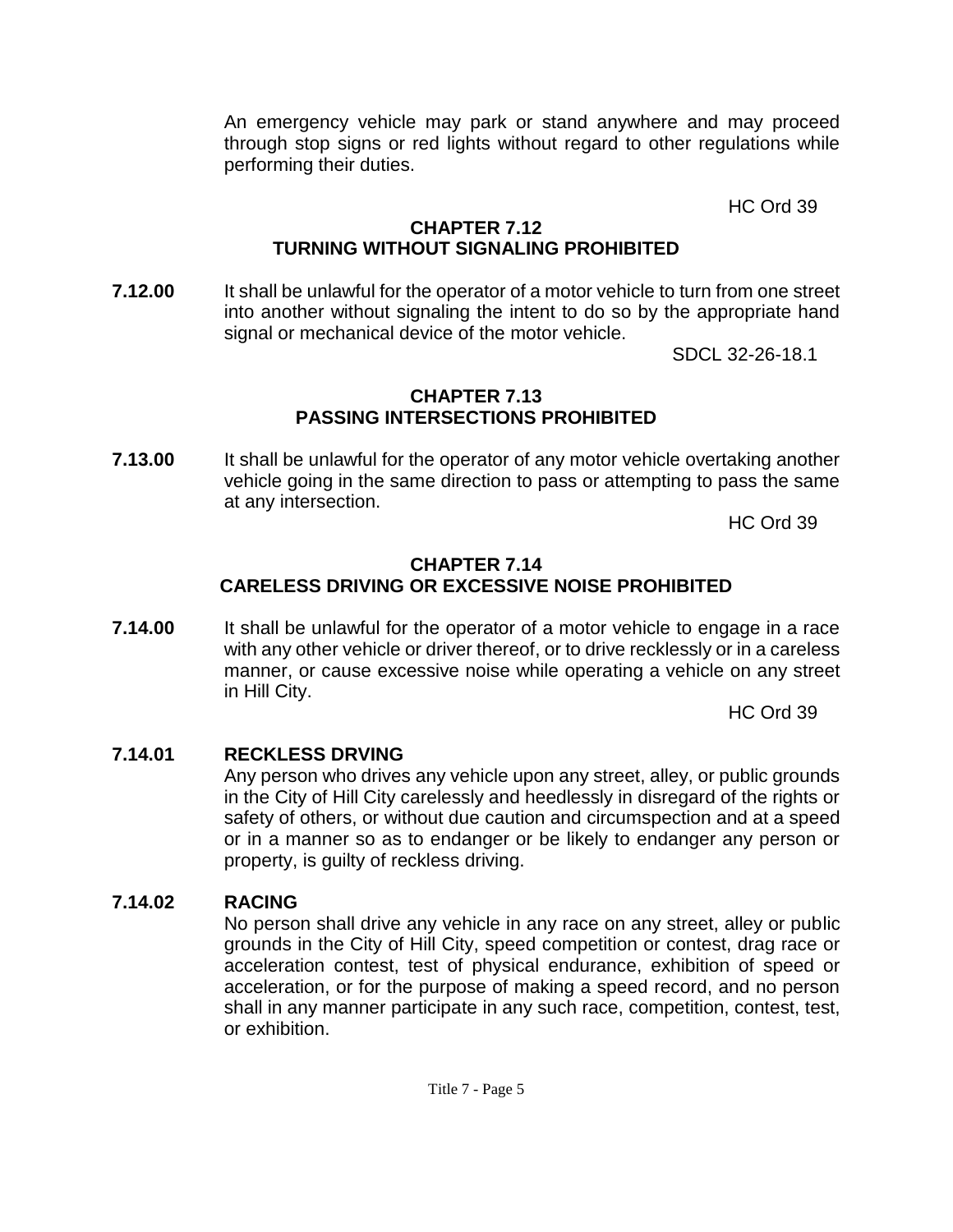#### **CHAPTER 7.15 NO U-TURNS ALLOWED ON MAIN STREET**

**7.15.00** It shall be unlawful to execute a U-turn on the Main Street of Hill City, except at intersections.

#### **CHAPTER 7.16 OBSTRUCTION OF TRAFFIC AND SNOW ROUTE**

**7.16.00** The operator of a vehicle shall not stop, stand or park such vehicle alongside or opposite any street elevation or obstruction, when stopping, standing or parking would obstruct traffic, except when necessary to avoid conflict with other traffic in compliance with the directions of a police officer or traffic-control sign or signal, nor shall any owner of a vehicle leave his vehicle in the Snow Route, designated from time to time by the City Council, during the hours from 2:00 am to 5:00 am when there are two or more inches of snow in said snow route.

> The law enforcement of Hill City is hearby authorized to remove or cause the removal of any motor vehicle from Main Street or any other declared snow route violating this provision, to any place designated by law enforcement for the storage of such motor vehicle, and the resonable cost of removing and storing such motor vehicle and a charge against the owner thereof, and shall be paid by the owner of such motor vehicle, or any other person for and in behalf of such owner of such motor vehicle can be reclaimed and reposessed.

Amended 03-22-04

## **CHAPTER 7.17 VEHICLES PASSING IN NO PASSING ZONES**

**7.17.00** The driver of any vehicle shall not overtake and pass any other vehicle proceeding in the same direction when traveling in a no-passing zone on highways, bridges or streets when either marked by signs or lines on the roadways.

> The penalty upon conviction shall be as stated in title VII section 7.33 of the Hill City ordinances.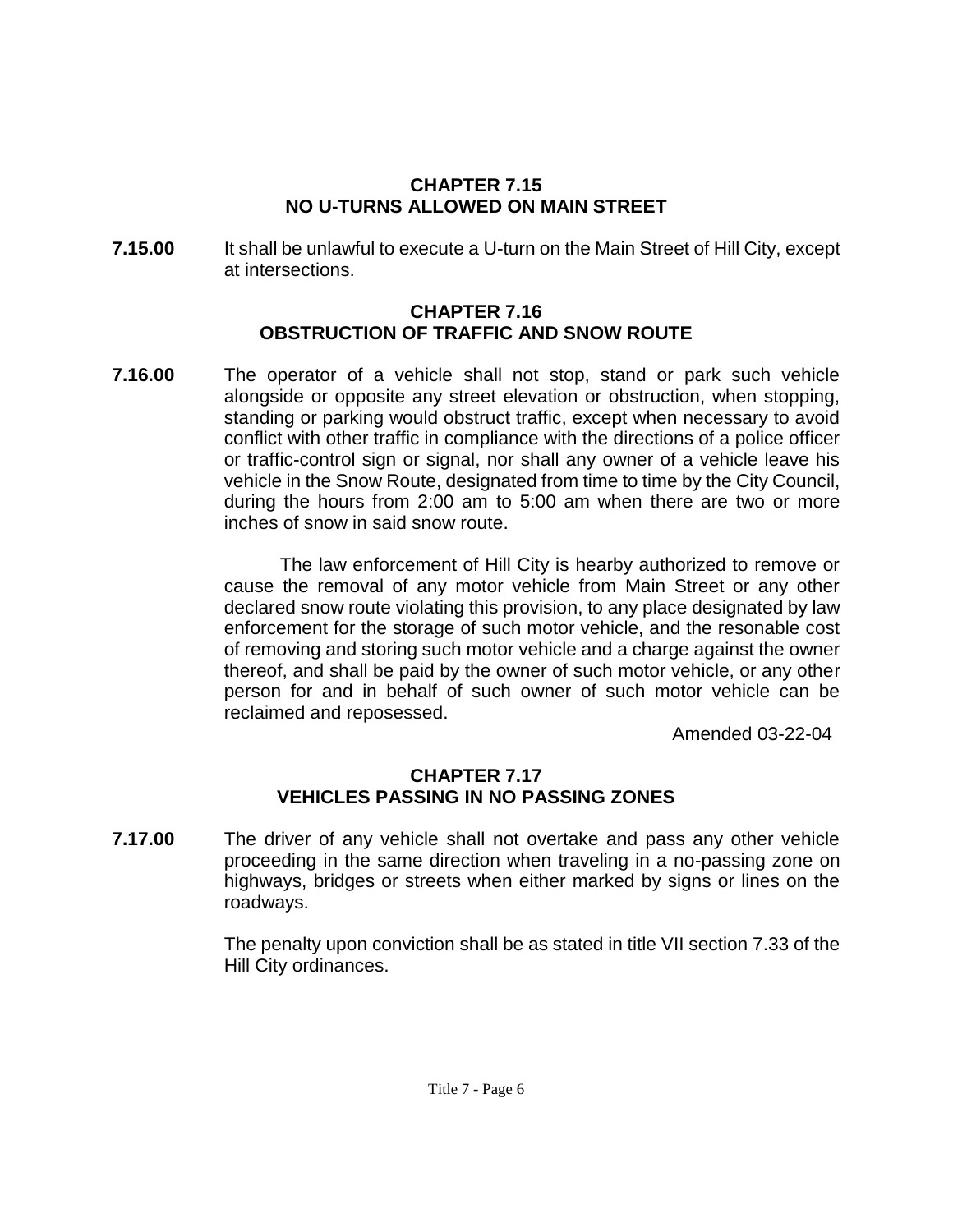#### **CHAPTER 7.18 MAIN STREET PARKING**

**7.18.00** All parking on Main Street from the north side of Oak Street to the north side of Railroad Avenue shall be parallel with the curb on both sides of the street. Parking in alleys and on other streets shall be done in such a manner so as not to interfere with the safe and efficient flow of traffic. With the approval of the City Council, law enforcement is authorized to post signs indicating parking directions for the streets and alleys.

## **7.18.01 REPEALED (09-23-02)**

## **7.18.02 TIME LIMIT ON CERTAIN PARKING**

It shall be unlawful for any Business Owner or Employee of any Business Owner to park their vehicle dircetly in front of any other business or commercial building on Main Street for more than one (1) hour in one twenty-four hour day.

The penalty for the violation of this ordinance shall be five dollars (\$5.00) for the first offense and twenty-five (\$25.00) for each offense there after.

### **CHAPTER 7.19 VEHICLES BACKING UP**

**7.19.00** It shall be unlawful to move any motor vehicle backward onto any street for a distance greater than is necessary to turn or move away from the curb.

HC Ord39

#### **CHAPTER 7.20 PARKING NEAR FIRE HYDRANTS PROHIBITED**

**7.20.00** No motor vehicle shall be stopped or left within fifteen (15) feet of a fire hydrant or in such a position to obstruct a crossing, unless to allow another vehicle or pedestrian to cross its path and no vehicle shall be allowed to stand within fifteen (15) feet of any street intersection within Hill City except emergency vehicles.

#### **CHAPTER 7.21 SNOW REMOVAL AND STREET CLEANING**

**7.21.00** In order to facilitate snow removal and street cleaning operations the Public Works Superintendent is hereby authorized to place signs in any block or blocks within the City stating that snow will be removed or streets will be cleaned at a specified time in the near future in which case it shall be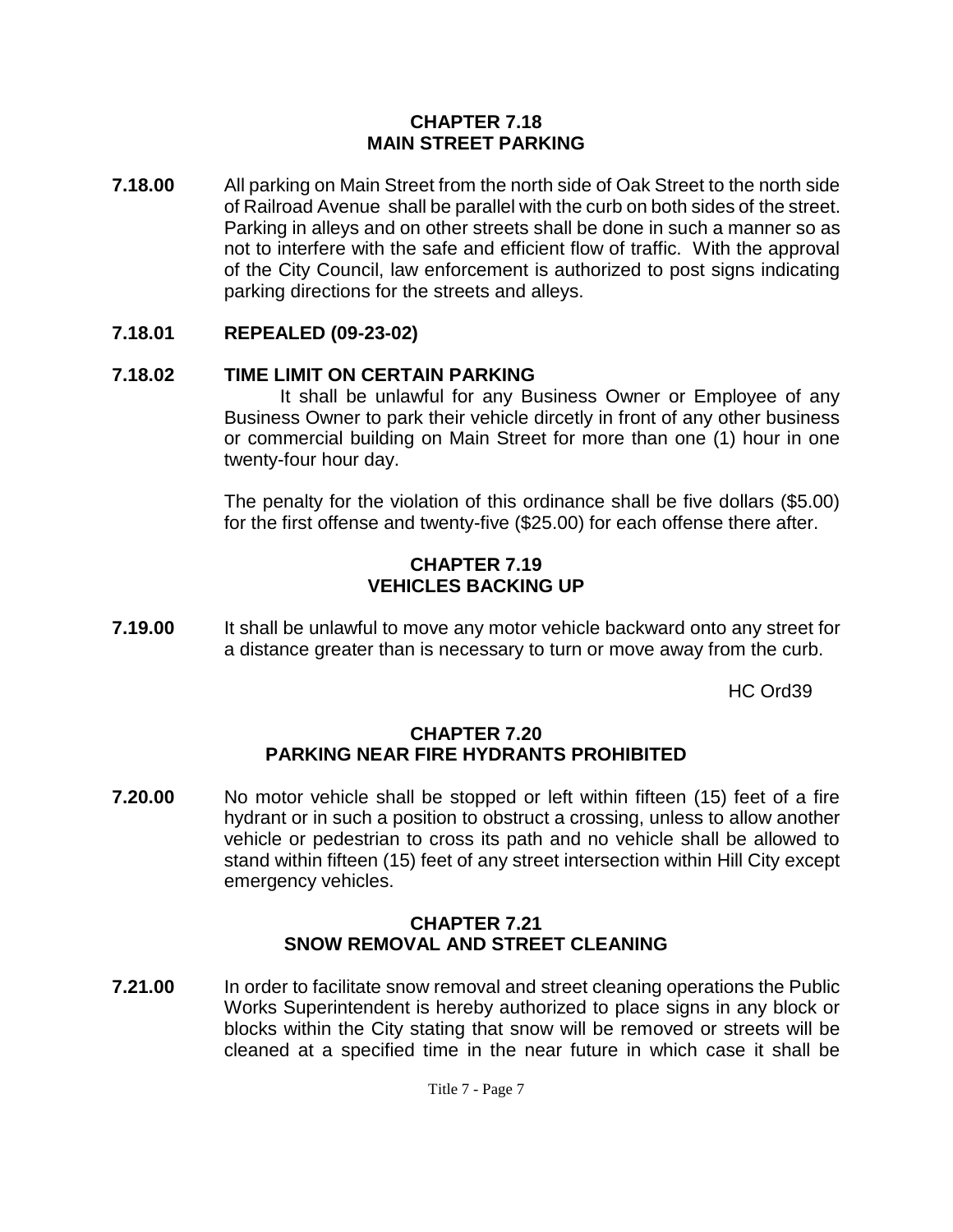unlawful to park any motor vehicle upon any of said streets during the time the signs indicate.

#### **CHAPTER 7.22 SNOW REMOVAL AND MAINTENANCE OF SIDEWALKS**

**7.22.00** It shall be the duty of the owner or person in possession or in charge of any lot, parcel or plot of ground fronting or abutting upon any sidewalk to keep such sidewalk free from snow and ice at all time and maintained in good repair at all times and free from rubbish or any other obstruction at all times. When it is impossible to take the snow and ice from such walk by reason of its being frozen to the sidewalk, the owner or occupant shall sprinkle or spread some suitable maerial upon the same to prevent the walk from becoming slippery and dangerous to travel.

Amended 01-12-04

#### **CHAPTER 7.23 REMOVAL BY CITY**

**7.23.00** All owners or persons in possession of property abutting on sidewalks in the City are required to keep such sidewalks free from snow and/or ice; and to remove the same within forty-eight (48) hours after the termination of any snowfall or accumulation.

> If the owner or person in possession fails or refuses to remove the snow and/or ice within forty-eight (48) hours after the termination of any snowfall or accumulation, the City may proceed to remove the snow and/or ice and charge the costs thereof to the abutting property.

> > Amended 12-10-18

#### **CHAPTER 7.24 CITY TO REMOVE; COSTS**

**7.24.00** If the owner or person in possession of the property fails or refuses to remove the snow and/or ice from the sidewalks, the City may proceed to remove the snow and/or ice and charge the costs thereof against the abutting property the sum established by resolution and adopted by common council.

Amended 12-10-18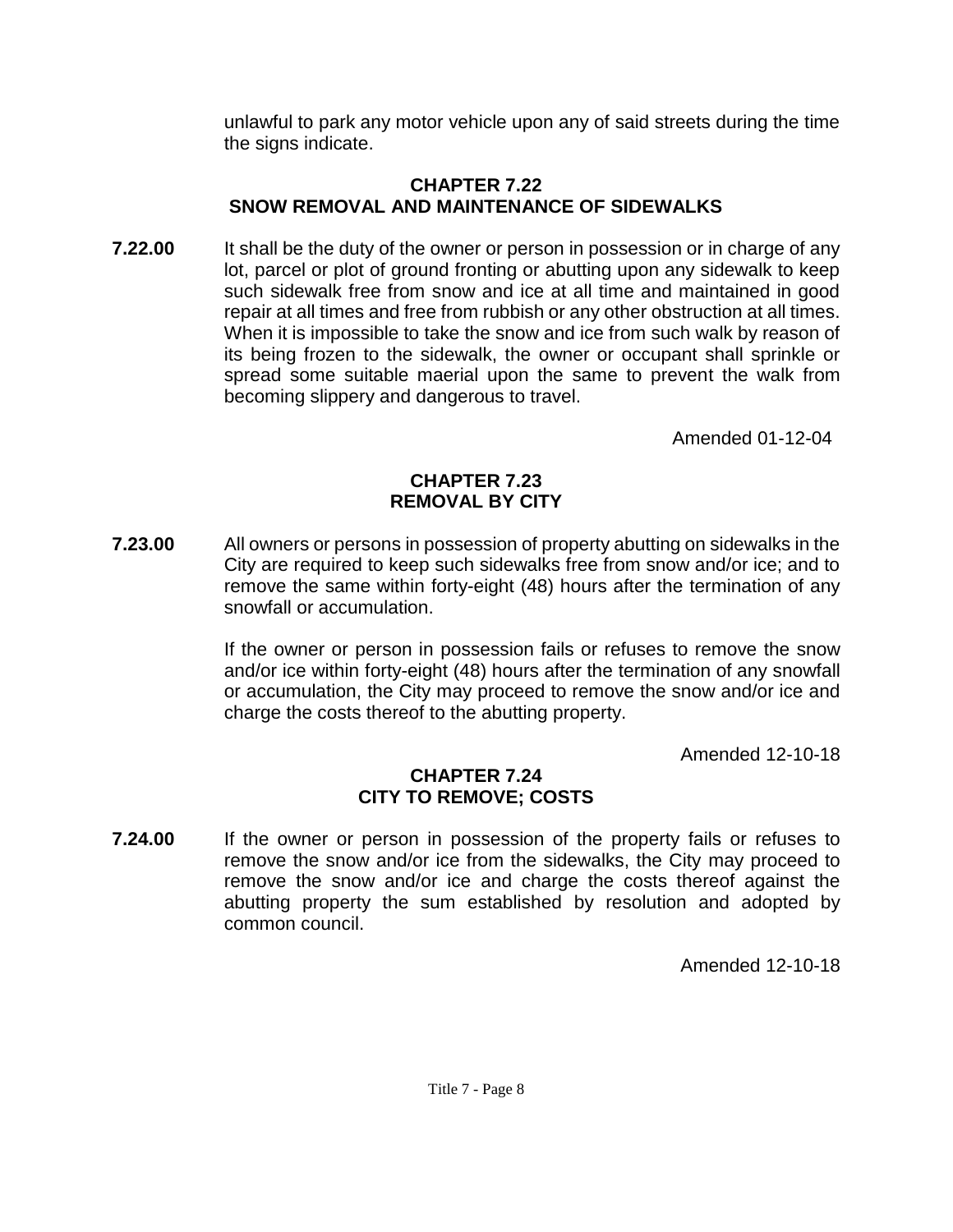## **CHAPTER 7.25 METHOD OF ASSESSMENT**

**7.25.00** The Finance Officer shall cause an account to be kept against each lot, parcel, or plot of ground from which snow has been removed by the City during the time of October first to June first of each year. On or before the 15th day of June the Finance Officer shall prepare a listing of all such statements that remain unpaid and submit the same to the City Council at their first meeting in July each year. Upon examination, the City Council shall then publish in the official newspaper a notice to property owners of the time and place when the City Council will meet for the purpose of approving an assessment against the various lots, parcels, or plots of ground upon which an unpaid snow removal assessment remains.

## **CHAPTER 7.26 HEARING; LIEN**

**7.26.00** Upon the date so named, the City Council shall meet and, if it finds the estimate correct, it shall approve the same, or if not correct it, shall correct or modify the same, and approve the same as modified or corrected and file such assessment with the City Finance Officer. From the date of such approval and filing, the same shall be and become a special lien against and upon the different pieces or parcels of property described in said assessment, and shall be collected in like manner that special assessments are now collected for public improvements.

## **CHAPTER 7.27 COMMERCIAL SNOW ROUTE**

**7.27.00** It shall be the duty of the owner or occupant of any commercial parking lot in the City, if they remove snow from said lot to remove the snow within that parking lot by any means other than blading the snow into the City streets or any other City property. A violation of this section shall be a Class II Misdemeanor.

## **CHAPTER 7.28 PERMITTING MATERIAL TO BE PLACED IN STREETS**

**7.28.00** The City Council is authorized to grant permission to any person to deposit and keep lumber, brick and stone, and other building material in any public road, street or alley, adjacent to the building to be repaired or erected, for a length of time not exceeding six (6) consecutive months. Such permission however, shall not excuse the obstruction or occupancy with such material of more than one-third (1/3) the width of one sidewalk, or street or the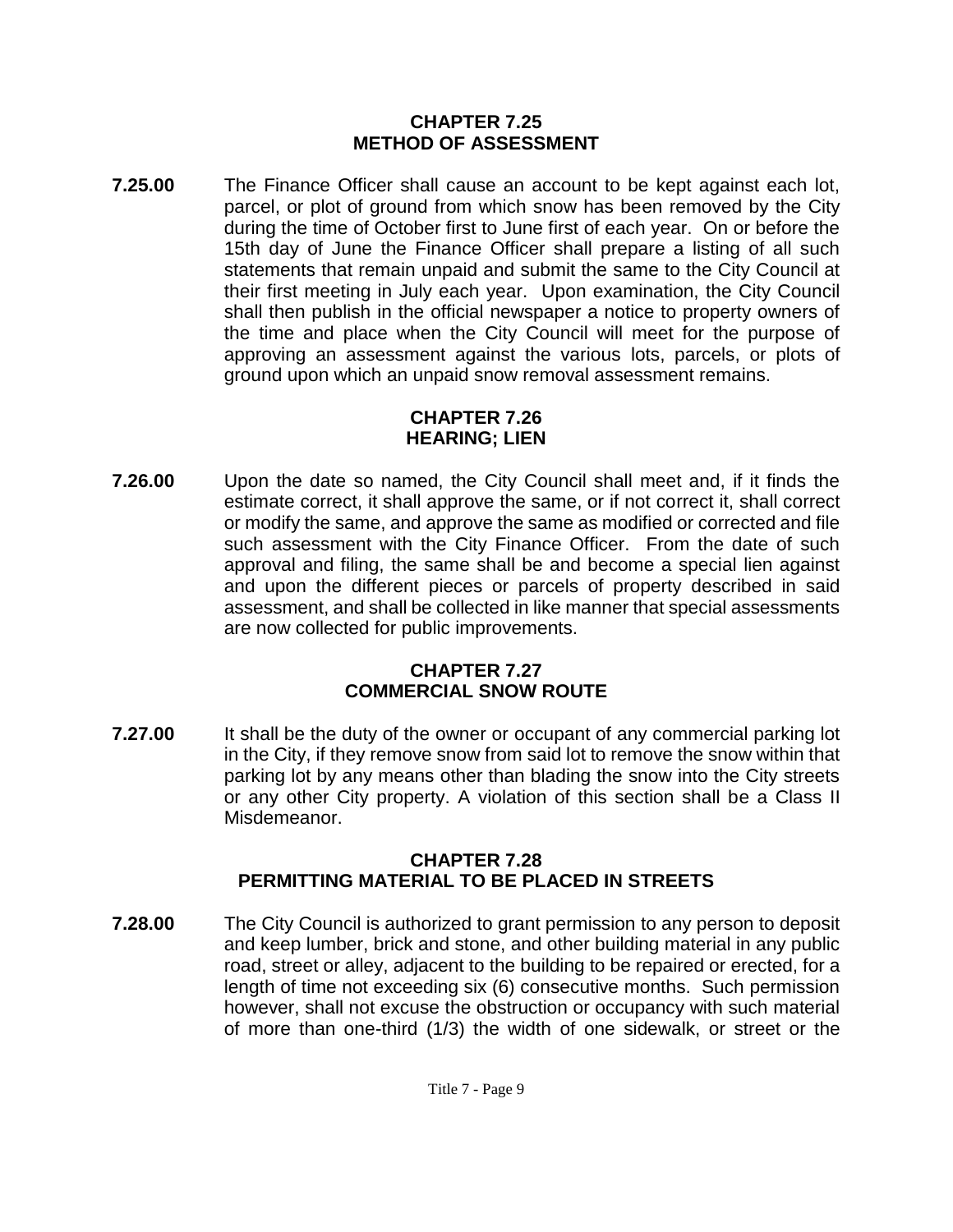placing of materials in such a way as to impede the free flow of water in the side gutter.

Every person to whom permission is granted to keep building material in a public way at the expiration of the time limited in the permit shall cause all such material and refuse resulting therefrom to be removed from sidewalk or street unless the time shall for good cause be extended by the City Council.

Any person depositing or keeping any material in the street or on the sidewalk under a permit from the town shall during every night keep one or more warning lights so placed that such material may be easily seen by persons passing along the streets and sidewalks. HC Ord23

## **CHAPTER 7.29 GUARDING STAIRWAYS AND OPENINGS IN THE SIDEWALK**

**7.29.00** The owner of any building in this town having a stairway leading from an adjoining sidewalk to the cellar or basement of a building shall guard that stairway with a substantial, strong, and securely attached railing at least three feet in height.

> Any person who shall make or cause to be made any permanent opening in the sidewalk shall guard the same with a cover of iron or other strong and substantial material but no such covering may occupy more than three feet of the sidewalk without special permission from the street commissioner or the City CounciL

HC Ord 23

#### **CHAPTER 7.30 DIRECTING FLOW OF WATER OVER SIDEWALK**

**7.30.00** No person shall on any street or sidewalk place or maintain any pipe, leading from the eaves of any building in such a position that the water discharge thereby may flow over or upon any public sidewalk.

HC Ord 23

#### **CHAPTER 7.31 ENCROACHMENT ON HIGHWAY RIGHT-OF-WAY**

- **7.31.00** Encroachments on the public right-of-way (State Highway passing through the City) shall be treated as follows:
	- A. In outlying commercial areas and through residential areas all encroachments on or above the right-of-way shall be prohibited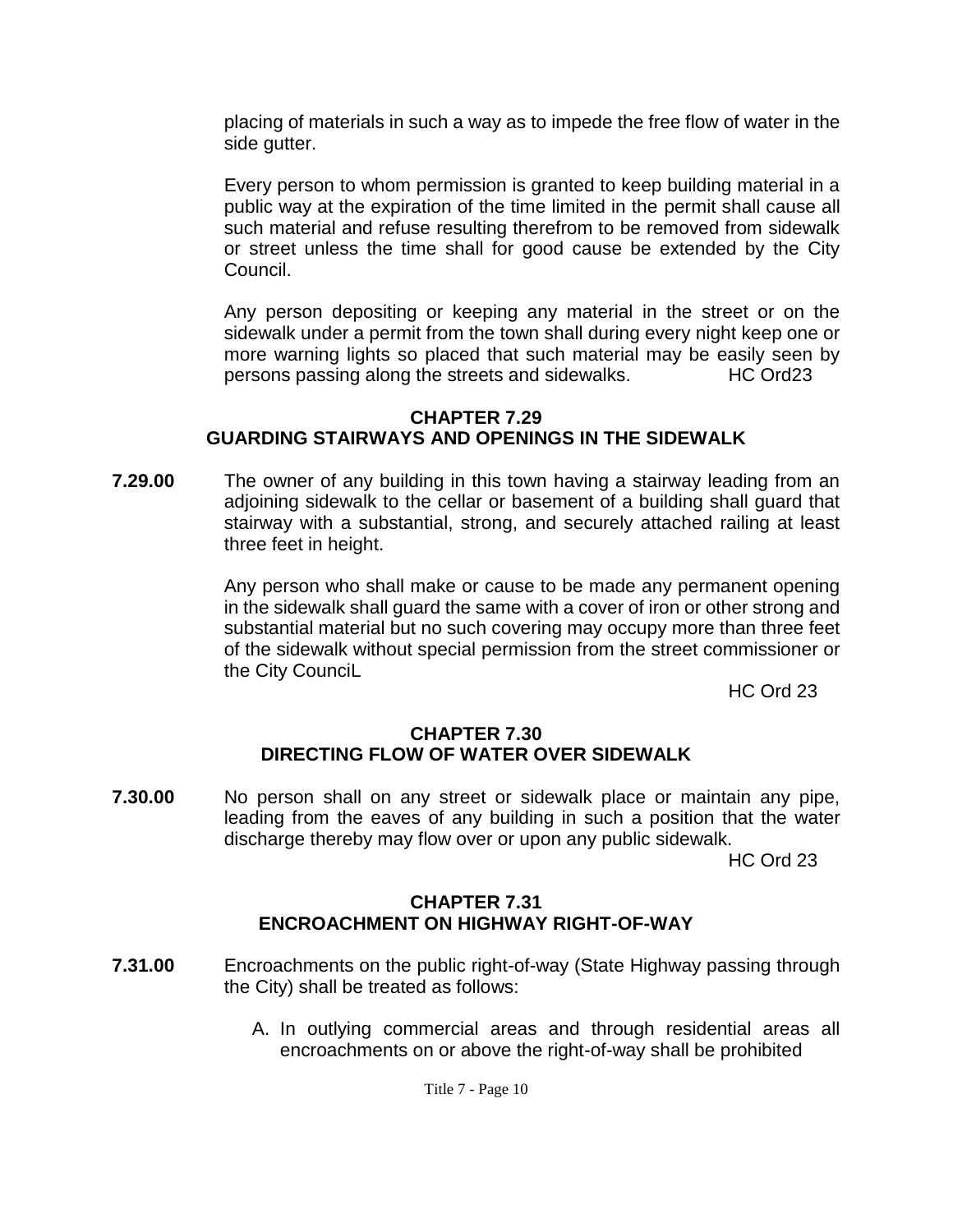- B. The use of the right-of-way by owners or lessees of abutting property for the storage of vehicles, placement of portable signs or other private use thereof shall be prohibited.
- C. Where the highway passes through established business districts and the buildings are at the property line and are continuous or very closely spaced, encroachments overhanging the right-of-way, will be prohibited except under the following conditions:
	- 1. Awnings, canopies, marquees, and similar installations supported wholly· from the face of the building shall be permitted to remain in place until such time that they become functionally or structurally obsolete, providing that the edge of such encroachment be not less than three (3) feet back from the face of the curb.
	- 2. Advertising or other similar signs which are less than three (3) feet back from the face of the curb and are supported wholly from the front of the building shall be permitted to remain in place until such time that they become functionally or structurally obsolete, providing that the bottom of such encroachment be not less than fourteen and one half (14 1/2) feet above the curb elevation.
	- 3. The replacement of obsolete or installation of new awnings, canopies, marquees, advertising signs or similar installations supported wholly from the building allowed to remain under a and b above, shall be permitted provided that no part of the encroachment is less than three (3) feet back from the face of the curb and eight (8) feet above the curb elevation.
	- 4. In the event the encroachments referred to in 1, 2, and 3 above, by reason of color or placement, obscure or in any way detracts from the effectiveness of the highway signs or traffic signals, the City shall cause the removal of such encroachments or take appropriate measures to improve the effectiveness of the highway signs or traffic signals.
	- 5. The provisions of paragraph C and subparagraphs 1, 2, 3, and 4 above, shall not apply to isolated businesses or commercial buildings in outlying areas.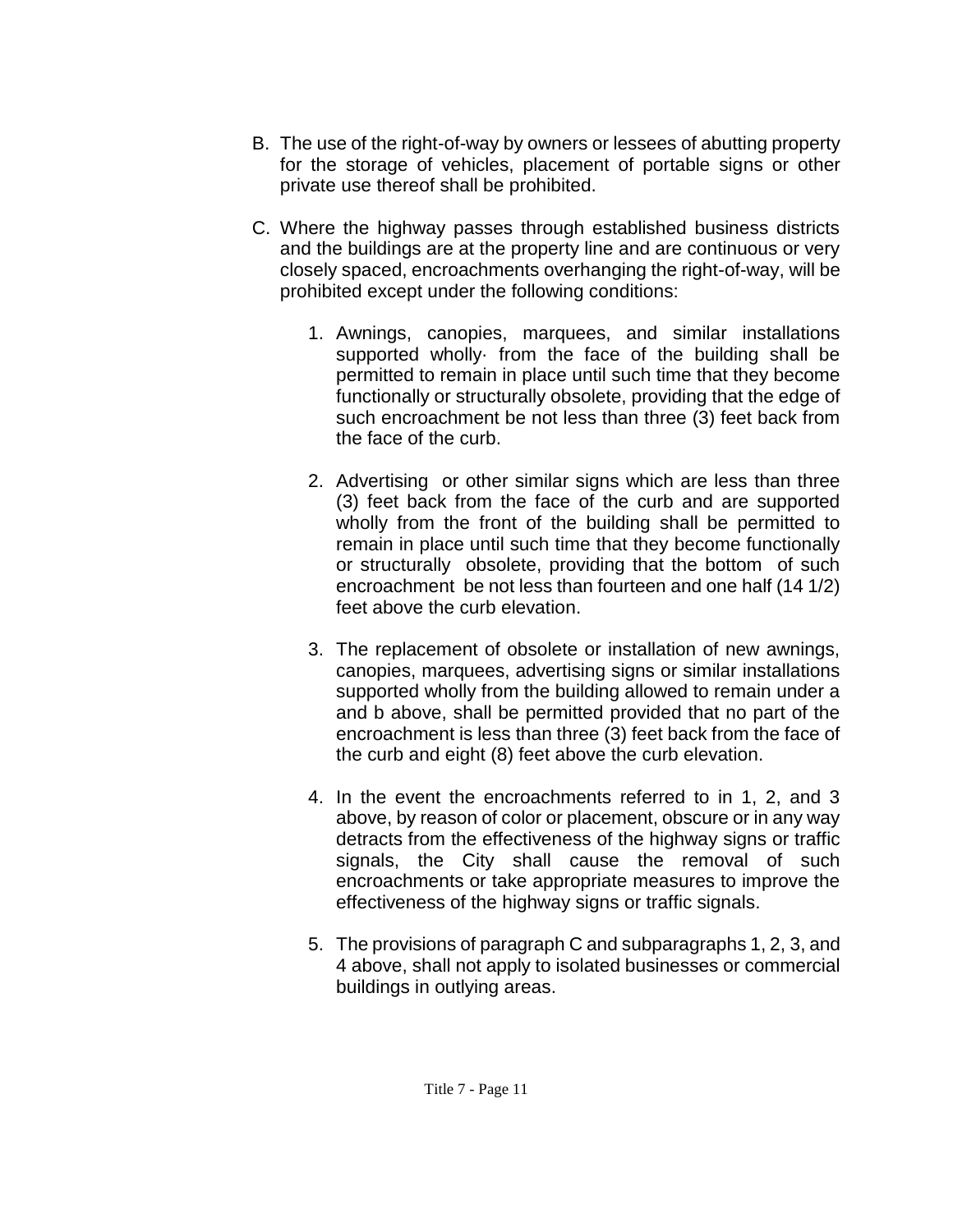6. These prohibitions shall not apply to those encroachments previously authorized by the State of South Dakota and on file with the Department of Transportation.

## **CHAPTER 7.32 UTILITIES IN THE PUBLIC RIGHT-OF-WAY**

- **7.32.00** A. The location and maintenance of utilities in the public right-of-way shall not impair the free flow of traffic and shall provide maximum safety to the traveling public.
	- B. Underground utilities shall only be allowed with permission from the State of South Dakota and according to the regulations of the Department of Transportation.

#### **CHAPTER 7.33 DOUBLE PARKING**

**7.33.00** It shall be unlawful to double park or park in any manner in the traffic lanes on Main Street or the public right-of-way or in any public street or alley in the City of Hill City.

> Any violation of this provision shall carry a fine of \$5.00 for each offense.

#### **CHAPTER 7.34 LIMITATIONS ON TURNING AROUND**

**7.34.00** The driver of any vehicle so as to proceed in the opposite direction upon any street in a business district and shall not, upon any other street, so turn a vehicle unless such movement can be made in safety and without interfering with other traffic. No vehicle shall be turned so as to proceed in the opposite direction upon any curve, or upon the approach to or near the crest of a grade, where such vehicle cannot be seen by the driver of any other vehicle approaching from either direction within five hundred (500) feet.

## **CHAPTER 7.35 HILL CITY STREET LOAD LIMIT**

**7.35.00** There is established a City Street Load Limit of Six (6) Ton per axle for a total period not to exceed ninety (90) days in any one calendar year, whenever any City Street or Alley by way of deterioration, rain, snow, or other climatic conditions will be seriously damaged or destroyed unless the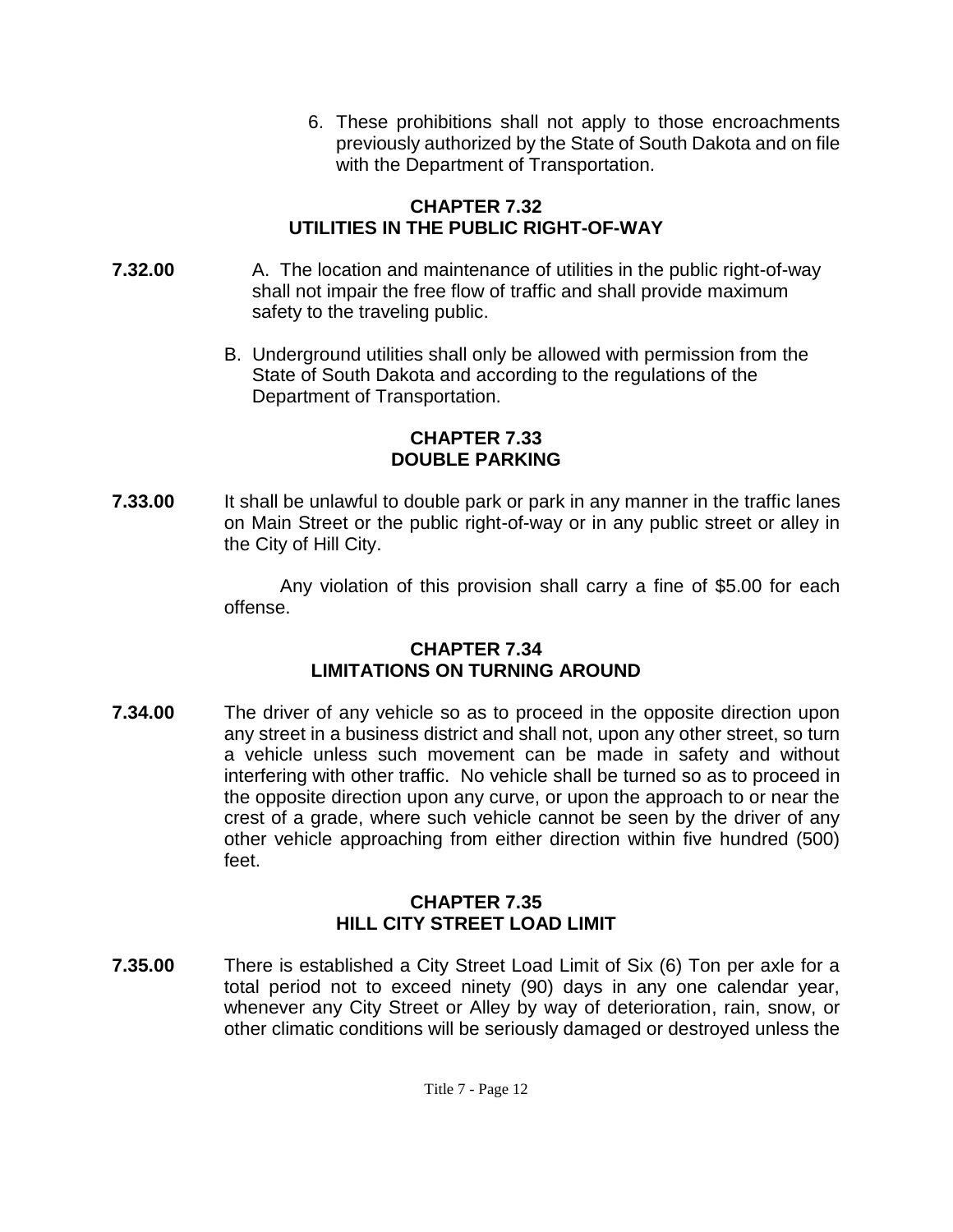use of vehicles thereon is prohibited or the permissible weights thereof reduced.

The City shall erect and maintain signs designating the provisions of this ordinance at each end of that portion of any street or alley affected thereby and shall not be effective until or unless such signs are erected and maintained.

A violation of this ordinance is a Class 2 misdemeanor having a penalty of \$100.00.

An additional fine penalty, not subject to suspension, shall be assessed on the total overweight, at a rate set out below (SDCL 32-22-55).

- A. For one thousand to three thousand pounds total overweight, the additional penalty is five cents per pound on all overweight over one thousand pounds but less than three thousand pounds.
- B. Up to four thousand pounds total overweight, the additional penalty is ten cents per pounds on the total overweight.
- C. Up to five thousand pounds total overweight, the additional penalty is fifteen cents per pound on the total overweight.
- D. For a total overweight of five thousand pounds and over, the additional penalty is twenty- five cents per pound on the total overweight. For an absolutely overweight vehicle beyond the greatest permissible compensation plate weights for a vehicle of its class, the pounds by which the vehicle is so overweight may be assessed at double the penalties set out above (SDCL 32-22-56).

## **CHAPTER 7.36**

## **BICYCLES, TRICYCLES, SCOOTERS, ROLLERSKATES AND SKATEBOARDS PROHIBITED**

**7.36.00** No person shall ride upon, operate, or perform acrobatic stunts using a bicycle, tricycle, scooter, roller skates, skateboard or other device propelled by human power upon any street, sidewalk, parking lot, or other public place in the area of Main Street bounded by East Main Street on the north, the Truck By-pass on the south. Nothing herein shall prohibit the use of bicycles upon any other street as long as the operator of said bicycle is complying with the Ordinances of Hill City and the laws of the State of South Dakota. Nothing herein shall prohibit the use of skateboards in the course of a parade authorized by the Pennington County Sheriff. The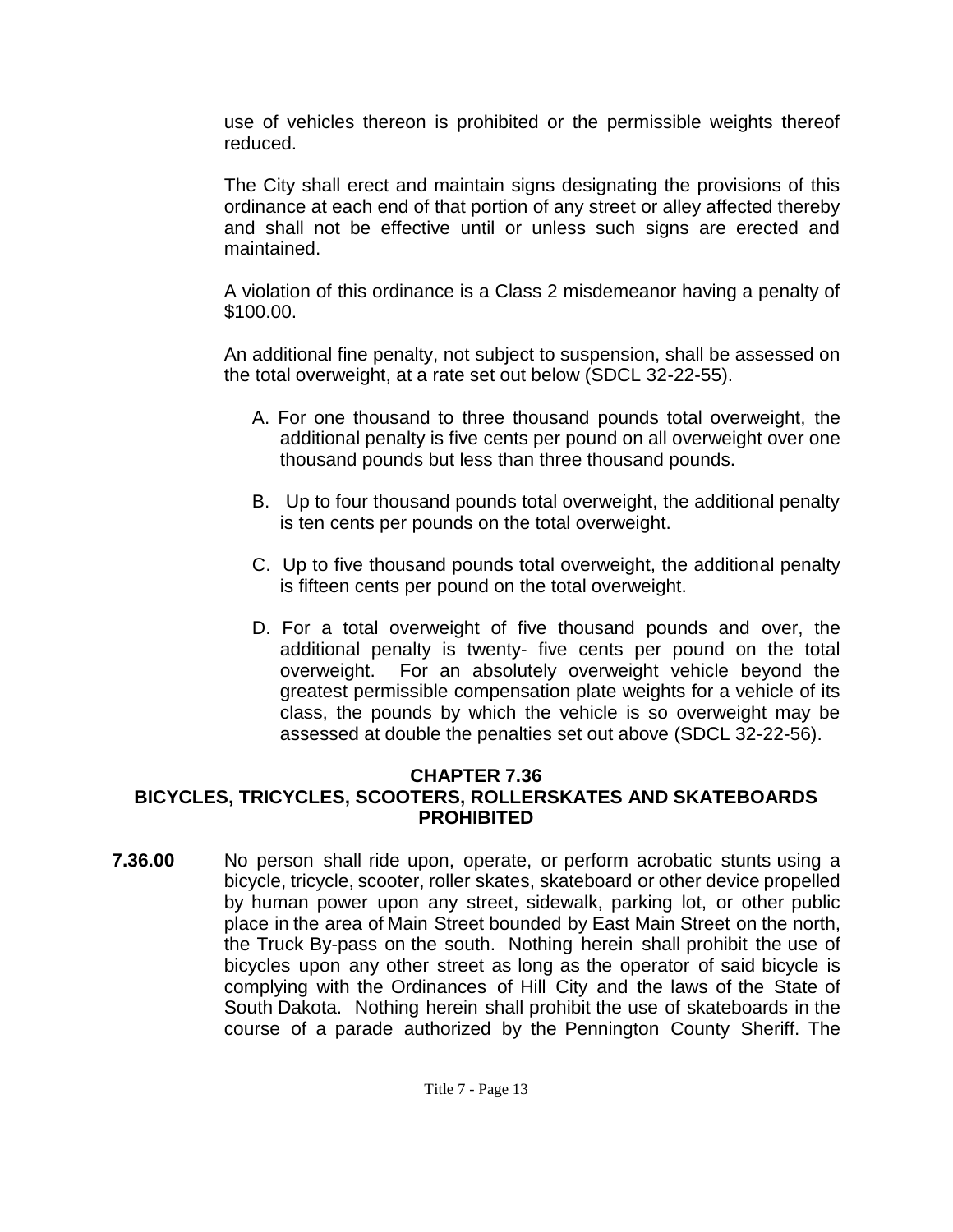penalty for violation of this ordinance in not less than Ten Dollars (\$10.00) nor more than One Hundred Dollars (\$100.00) for each violation.

## **CHAPTER 7.37 SNOWMOBILES**

#### **7.37.01 Terms Defined**

**City** - The City of Hill City's governing body.

**City Street** - Any street, alley township, county, or state highway within the corporate city limits, approved and supervised by the City of Hill City government entity.

**Law Enforcement Officer** - An employee or officer of the City or any political subdivision thereof who is responsible for the prevention and detection of crime and the enforcement of the ordinances and laws of the City and/or State, including, but not limited to, Hill City Police, South Dakota Highway Patrol, South Dakota State Conservation Officers, and Pennington County Sheriff's Office.

**Operate** - To control the operation of a snowmobile.

**Operator** - Any person who operates or who is in actual control of a snowmobile.

**Snowmobile** - Any engine driven vehicle of a type which utilizes sled type runners, wheels, or skis with an endless belt tread or similar means of contact with the surfaces upon which it is operated.

**Snowmobile Trail** - Any posted and/or marked course that is maintained by the State Park Department for the purpose of snowmobile travel.

**Snowmobile Route** - Any posted course of snowmobile travel established by the City for the purpose of access to and from the City of Hill City.

**Trailer** - Any sled, toboggan, or similar type vehicle, when drawn by a snowmobile, which is without motive power and can be used for carrying property or passengers on snow or ice wholly on its own structure.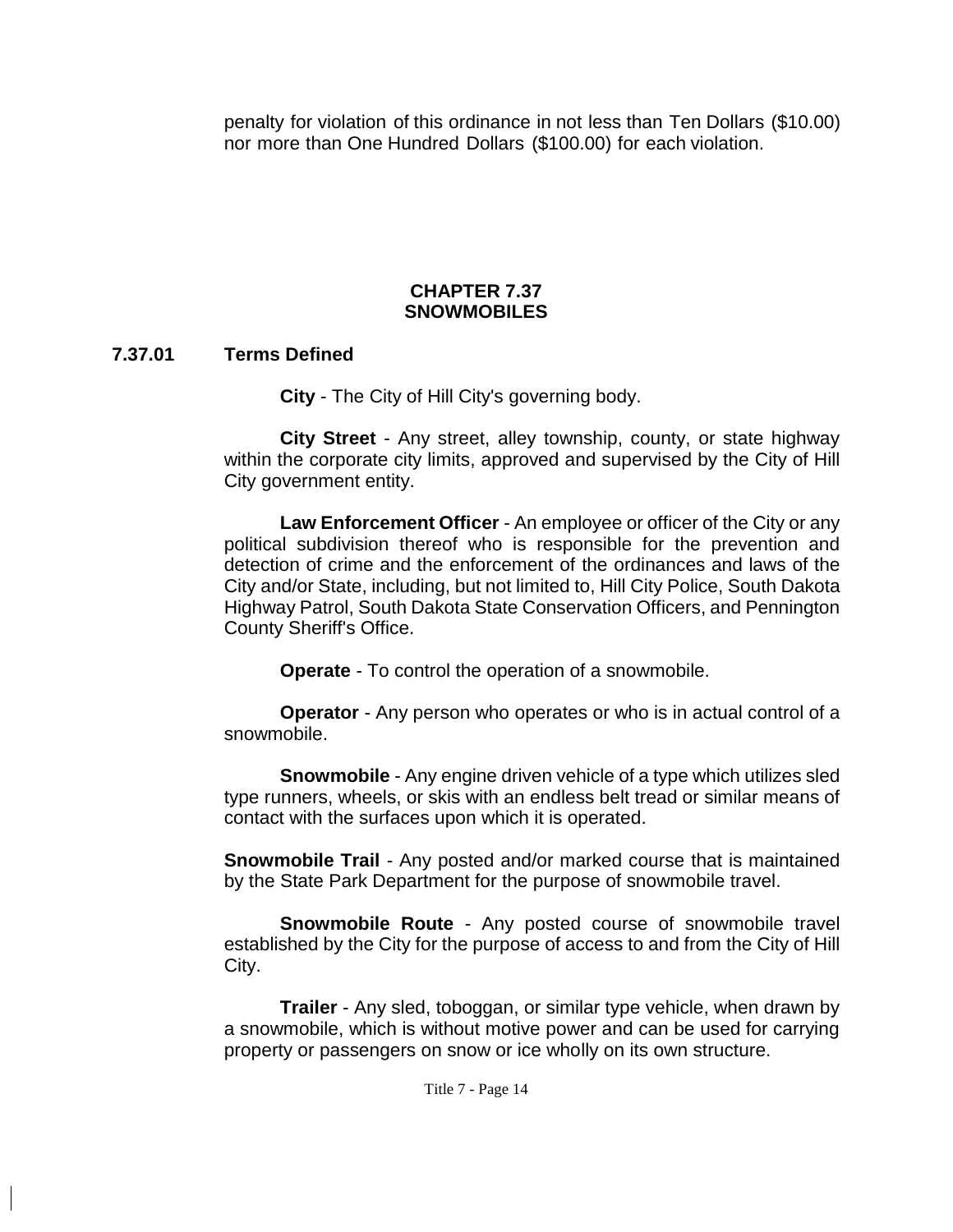## **7.37.02 VALID DRIVER'S LICENSE REQUIRED**

It shall be unlawful for any person to drive or operate a snowmobile upon any city street or snowmobile route or upon any public property within the City of Hill City without first having obtained and having in his possession a valid license to operate a motor vehicle, except that all persons under the age of fourteen (14) may operate a snowmobile only when accompanied by a person eighteen (18) years of age or older having a valid driver's license. The word "accompanied" shall be defined as one or more persons holding a valid motor vehicle driver's license, supervising a group of underage fourteen (14) snowmobile operators, traveling together.

## **7.37.03 EQUIPMENT REQUIRED**

All snowmobiles operated within the City of Hill City shall have the equipment required by the laws of the State of South Dakota and in addition shall:

- A. Be equipped with adequate brakes in good working condition.
- B. Be equipped with safety or "deadman" throttle in operating condition, such being a device which when pressure is removed from the accelerator, the throttle causes the motor to disengage from the driving track.
- C. Be equipped with mufflers which are properly attached pursuant to SDCL 32-15-17 as amended, and are in good working condition so as to prevent excessive or unusual noise. No person shall use a muffler cut out, bypass, or similar device on such a vehicle.
- D. Be equipped with at least one head lamp and one tail lamp that have been approved by the South Dakota State Department of Commerce pursuant to SDCL 32-17 as amended, at least equivalent to that required for motorcycles. Lights shall be operated at all times during travel within the City of Hill City.

## **7.37.04 TOWING DEVICES**

Any snowmobile towing or pulling a trailer, as defined in this ordinance, on any city street, shall do so by means of a drawbar or other connection between the two vehicles that is of sufficient strength to hold the weight of the towed trailer on any grade and during stopping of the vehicles operated. The towed trailer shall not whip, weave, or oscillate or fail to follow substantially in the course of the towing snowmobile. Chains, ropes, cables, or any other similar type connections are not acceptable towing devices.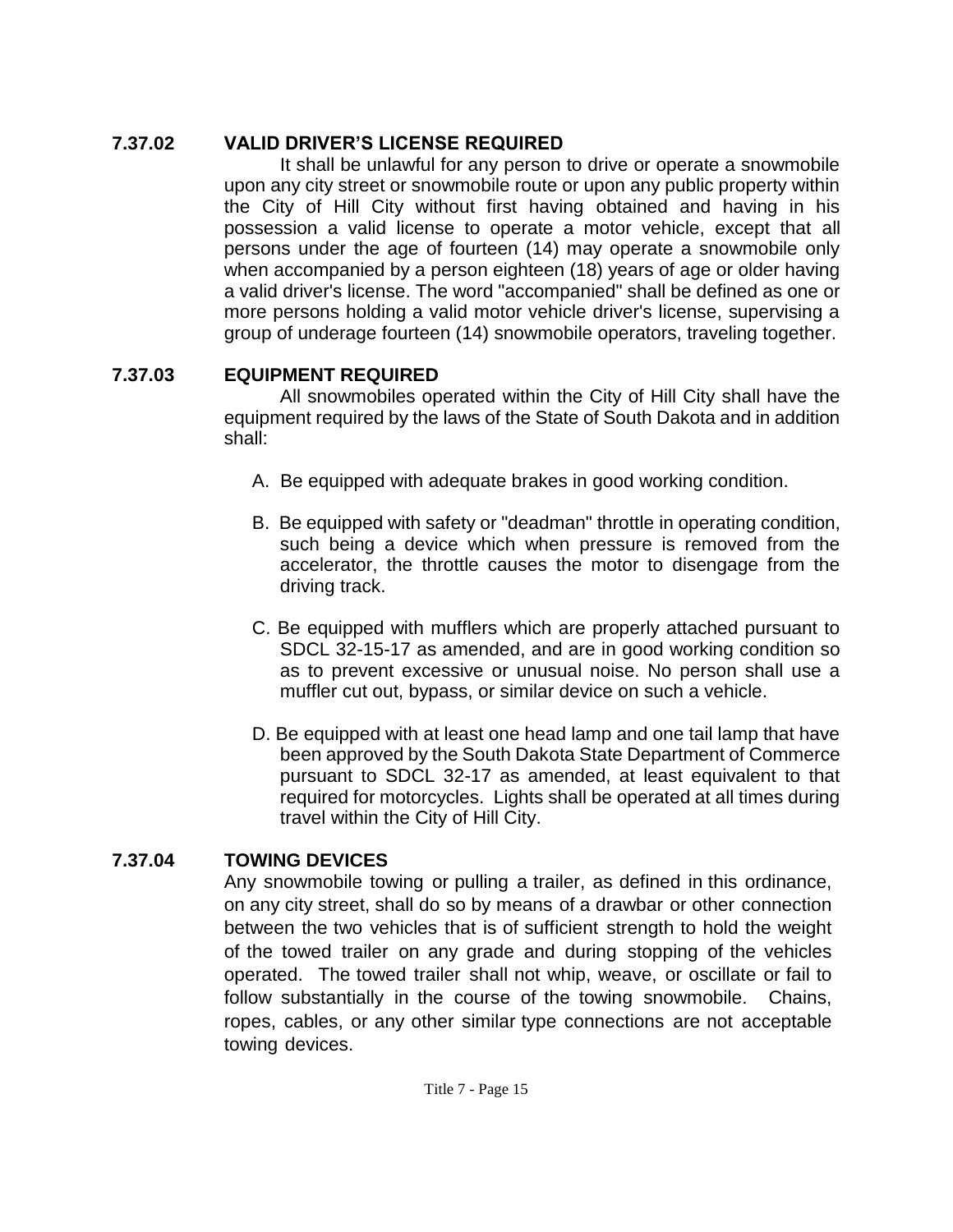## **7.37.05 UNLAWFUL OPERATION OF SNOWMOBILES**

It shall be unlawful for any person to operate a snowmobile in the City of Hill City on any City street or public property, except:

- A. When there is a minimum snow accumulation of three (3) or more inches; and, no dry pavement, and
- B. Travel occurs upon a posted snowmobile route designated by resolution of the City Council or upon those city streets providing the most direct route of travel between either the residence of the operator and the City's posed snowmobile route or such trails as may be posed by the South Dakota State Park Department; and
- C. That upon all city streets the operator of a snowmobile shall drive upon the right side of the street as closely as possible to the right hand edge or curb of such street; and
- D. That the operator of a snowmobile in the City of Hill City shall first stop and then yield at all intersections; and
- E. That the operator of a snowmobile shall operate a snowmobile at a maximum speed of fifteen (15) miles per hour within City limits; and
- F. That no person, other than a railroad employee in the lawful discharge of his duties, shall operate a snowmobile upon any railroad right-of-way, except that it may be driven directly across a railroad crossing, after first stopping and then yielding the right-ofway to approaching railroad traffic.

## **7.37.06 EXCEPTIONS**

Any law enforcement officer or conservation officer acting in the course of his official duties shall be exempt from the requirements of this ordinance.

## **CHAPTER 7.38 MUFFLERS AND EXHAUST SYSTEMS**

**7.38.00** Every motor vehicle shall at all times be equipped with a muffler in good working order and in constant operation to prevent excessive, raucous, or unusually loud noise, smoke, or flame, and no person shall